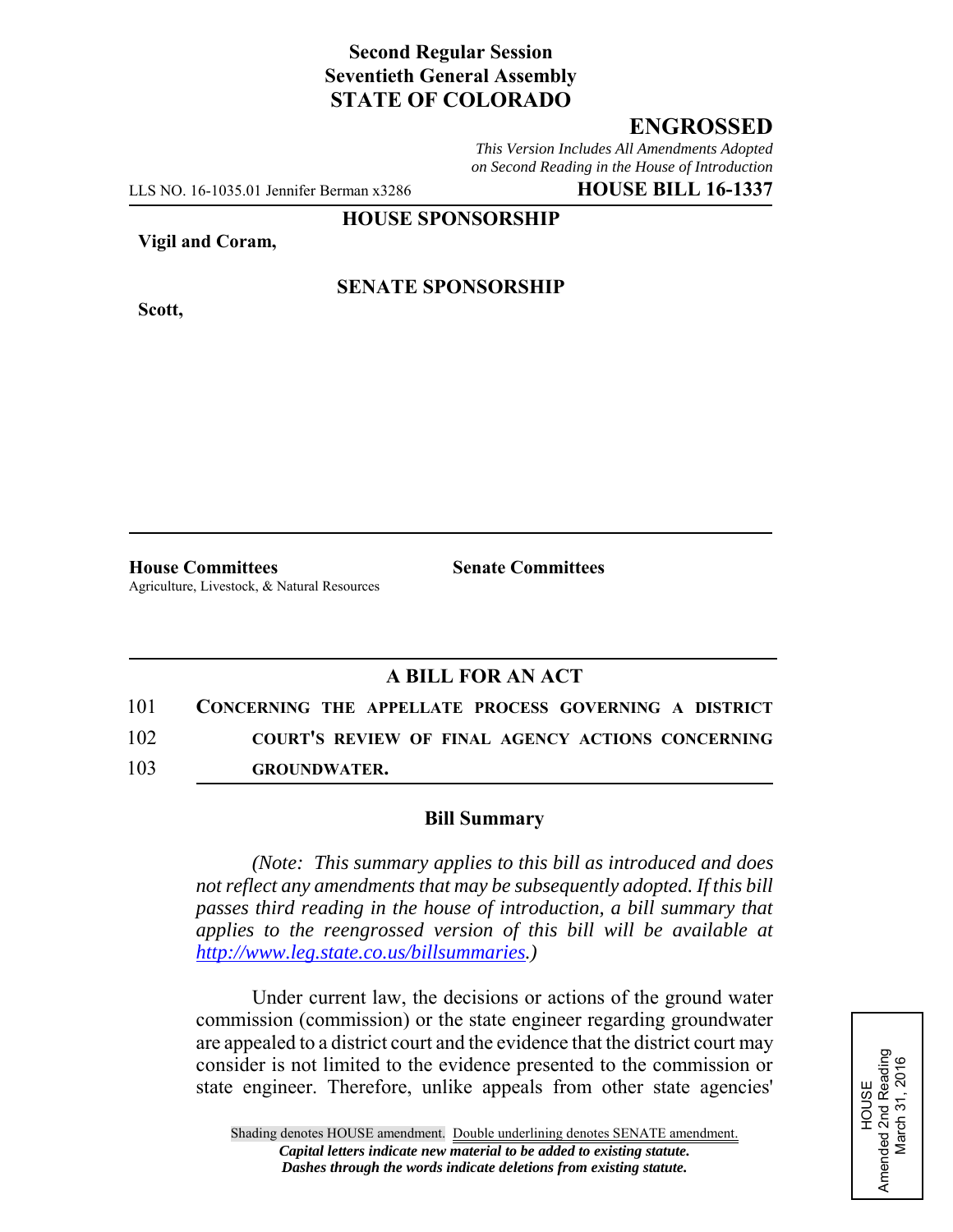decisions or actions under the "State Administrative Procedure Act", a party appealing a decision or action of the commission or state engineer may present new evidence on appeal that was never considered by the commission or state engineer.

The bill limits the evidence that a district court may consider when reviewing a decision or action of the commission or the state engineer on appeal to the evidence presented to the commission or the state engineer.

*Be it enacted by the General Assembly of the State of Colorado:*

 **SECTION 1.** In Colorado Revised Statutes, 37-90-115, **amend** (1) (b) (III) as follows:

 **37-90-115. Judicial review of actions of the ground water commission or the state engineer.** (1) (b) (III) Proceedings upon appeal shall be de novo; except that evidence taken in any administrative proceeding appealed from may be considered as original evidence, subject to legal objection, as if said evidence were originally offered in 9 such district court. IN ANY APPEAL OF THE COMMISSION'S OR THE STATE ENGINEER'S DECISION OR ACTION PURSUANT TO THIS SUBSECTION (1) OR FROM AN ADMINISTRATIVE HEARING HELD PURSUANT TO SECTION 37-90-113 OR 37-90-114, A DISTRICT COURT SHALL REVIEW THE COMMISSION'S OR THE STATE ENGINEER'S DECISION OR ACTION DE NOVO, CONSIDERING ONLY EVIDENCE THAT WAS TAKEN IN THE ADMINISTRATIVE PROCEEDING APPEALED FROM AND INCLUDED IN THE RECORD. IF THE DISTRICT COURT DETERMINES THAT EVIDENCE WAS WRONGLY EXCLUDED 17 IN THE ADMINISTRATIVE PROCEEDING, THE COURT MAY TAKE AND CONSIDER THAT WRONGLY EXCLUDED EVIDENCE.

 **SECTION 2. Act subject to petition - effective date - applicability.** (1) This act takes effect at 12:01 a.m. on the day following the expiration of the ninety-day period after final adjournment of the general assembly (August 10, 2016, if adjournment sine die is on May 11,